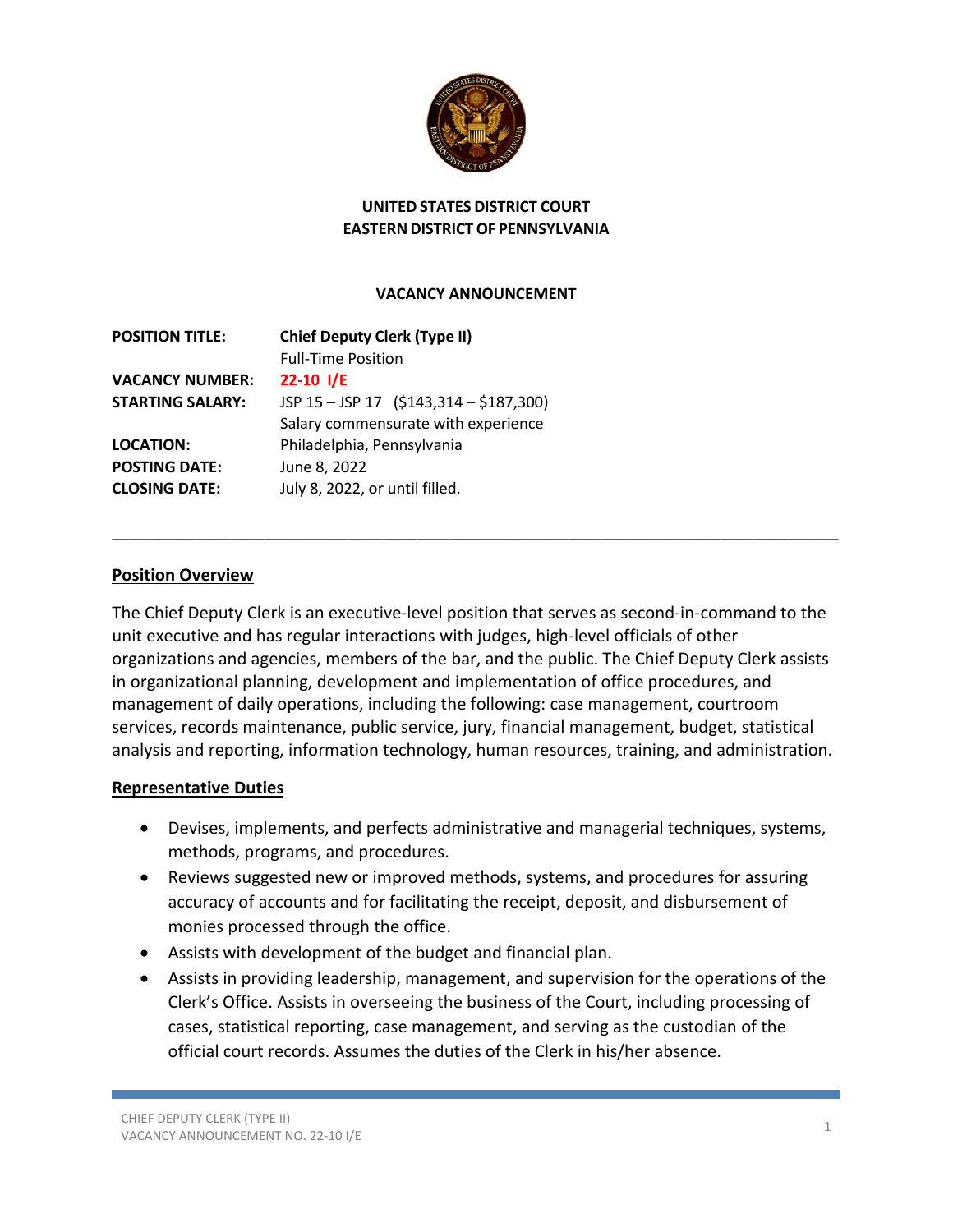- Oversees preparation and submission of statistical reports relating to all cases filed, disposition of such cases, disposition of defendants in criminal cases, use of jurors, trials and pre-trials conducted, naturalization petitions and declarations filed, and other reports required to reflect the workload of the court and the office of the clerk of court.
- In conjunction with the Clerk of Court and Management Team, establishes and adjusts long range goals, schedules, priorities, and deadlines for completion of work assignments, and coordinates work schedules among subordinate units. Participates in and coordinates Management Team activities, and chairs meetings.
- Assigns and explains work requirements to subordinate levels of supervision for new or changed programs, functions, goals, and processes. Recommends personnel actions concerning subordinate supervisors and evaluates their performance.
- Reviews proposed improvements to general working conditions, including the modernization of equipment, furniture, and physical layout and arrangement best suited to meet the current and projected requirements.
- Assists with the formulation, implementation, monitoring, and modification of organizational policy and court rules, which involves collaboration with judges and other court personnel. Interpret and apply the appropriate statutes, rules, and operating procedures, including the Guide to Judiciary Policy and local internal controls. Participate and collaborate in the establishment and development of court-wide policies. Assist with developing and executing strategic and long-range plans of the clerk's office and the court.
- Prepares comprehensive manuals, memoranda, reports, and correspondence; propose and draft policies and procedures to enhance the productivity and effectiveness of the Clerk's Office.
- Assists with coordinating and providing subject matter expertise for judicial committees and judges' meetings. Interacts with the Administrative Office, Federal Judicial Center, other federal courts and court units, the bar, government agencies, and the public to resolve complex issues of practice of procedure.
- Assists with development, implementation, and enforcement of policies and practices to secure staff and physical assets of the court unit, which may include oversight of property management, training, emergency preparedness, and disaster recovery activities, space and facilities needs, security, media, and public relations; and acquiring additional resources as needed.
- Serves as HR representative in second-tier interviews with the Clerk of Court for vacant positions.
- Other duties as assigned.

# **Qualifications**

Candidates must have a minimum of six years of progressively responsible administrative, supervisory, technical, professional, or managerial experience that provided an opportunity to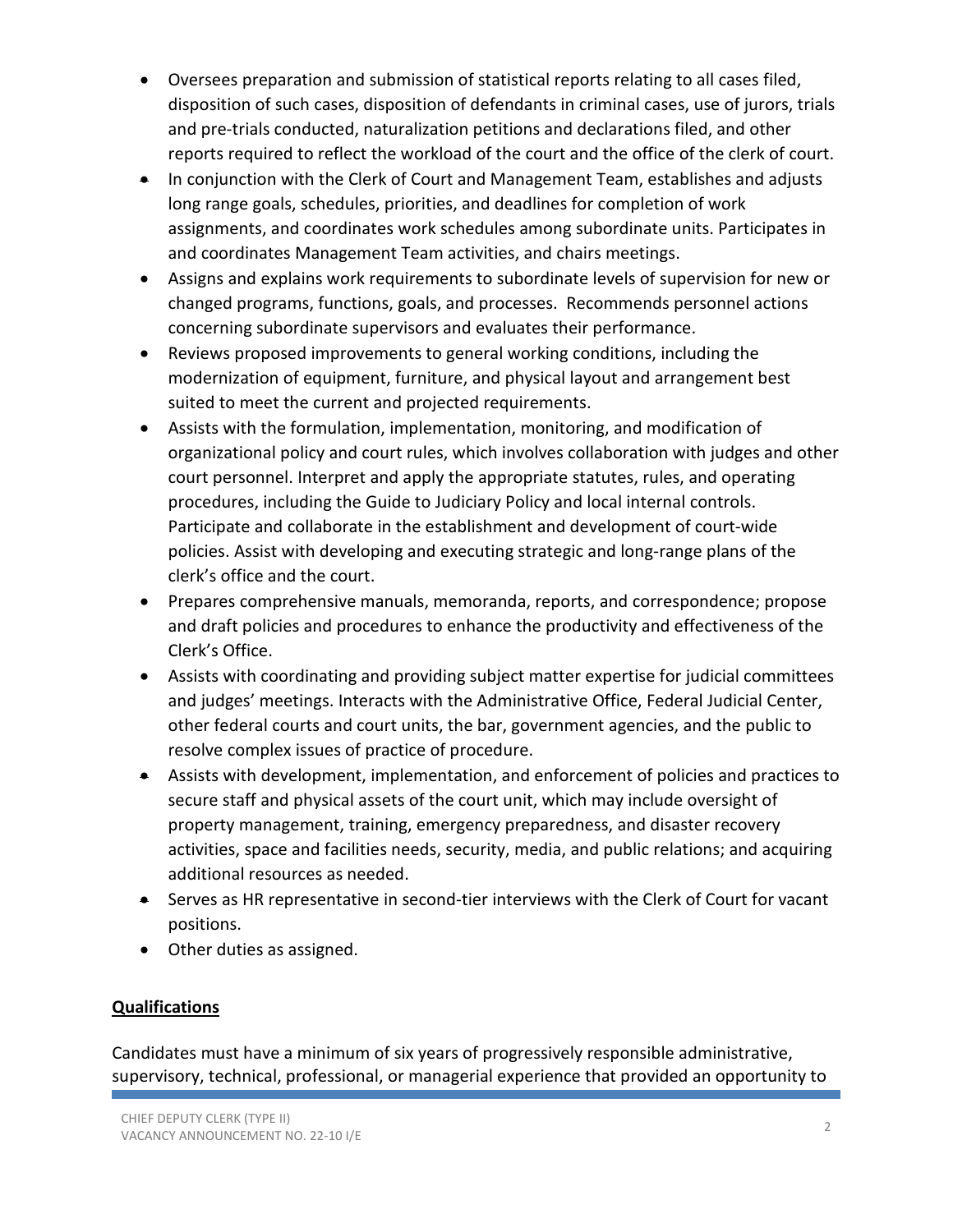gain: (1) a thorough knowledge of management practices and administrative processes; (2) skill in dealing with others in person-to-person work relationships; (3) the ability to exercise mature judgment; and (4) the ability to communicate effectively both orally and in writing to a wide variety of people. At least three of the six years of experience must have been in a position with substantial management responsibility. The successful candidate should be a leader, motivator, highly organized, and possess a high degree of integrity. The demands of the position require an individual who is adaptable to varied responsibilities in which personal initiative and excellent communication skills are highly valued. Excellent written and oral communication skills, strong interpersonal skills, and outstanding problem solving/analytical skills are required. The successful candidate must be proactive, willing to take initiative and capable of managing change. The position requires interaction with staff, judges, lawyers, and other high-level officials. The successful candidate must be skilled in balancing the demands of varying workload responsibilities. A bachelor's degree is preferred but an equivalent combination of education, training, and experience, preferably in a federal court setting, may be substituted instead.

## **Preferred Qualifications**

- Experience in court administration including operations, information technology, space and facilities, human resources, finance, budget and procurement is strongly preferred.
- Experience in a federal court environment is advantageous.
- Comprehensive understanding of CM/ECF, HRMIS, JMS and JIFMS/CCAM.
- Working knowledge of the Federal Rules of Civil and Criminal procedures.

## **Information for Applicants**

Employees of the Court are excepted service appointments, considered "at-will," and can be terminated with or without cause. All judiciary employees are required to adhere to the *Code of Conduct for Judicial Employees*. The final candidate will be subject to a ten-year background check, which includes fingerprinting. Employment will be provisional and contingent upon a favorable suitability determination of the background investigation, with periodic updates every five years thereafter. Applicants must be U.S. Citizens.

## **Benefits**

Employees of the United States District Court are entitled to federal benefits including health insurance, vision and dental insurance, life insurance, long-term care insurance, flexible spending accounts, retirement benefits, participation in Thrift Savings Plan (similar to a 401K plan), paid federal holidays, and paid annual and sick leave.

## **How To Apply**

Qualified applicants must submit the following as a **single PDF document**: (1) letter of interest; (2) detailed resume; (3) list of at least three professional references with current contact information; (4) completed *AO78B Voluntary Race/Ethnicity, Gender, & Disability Identification*